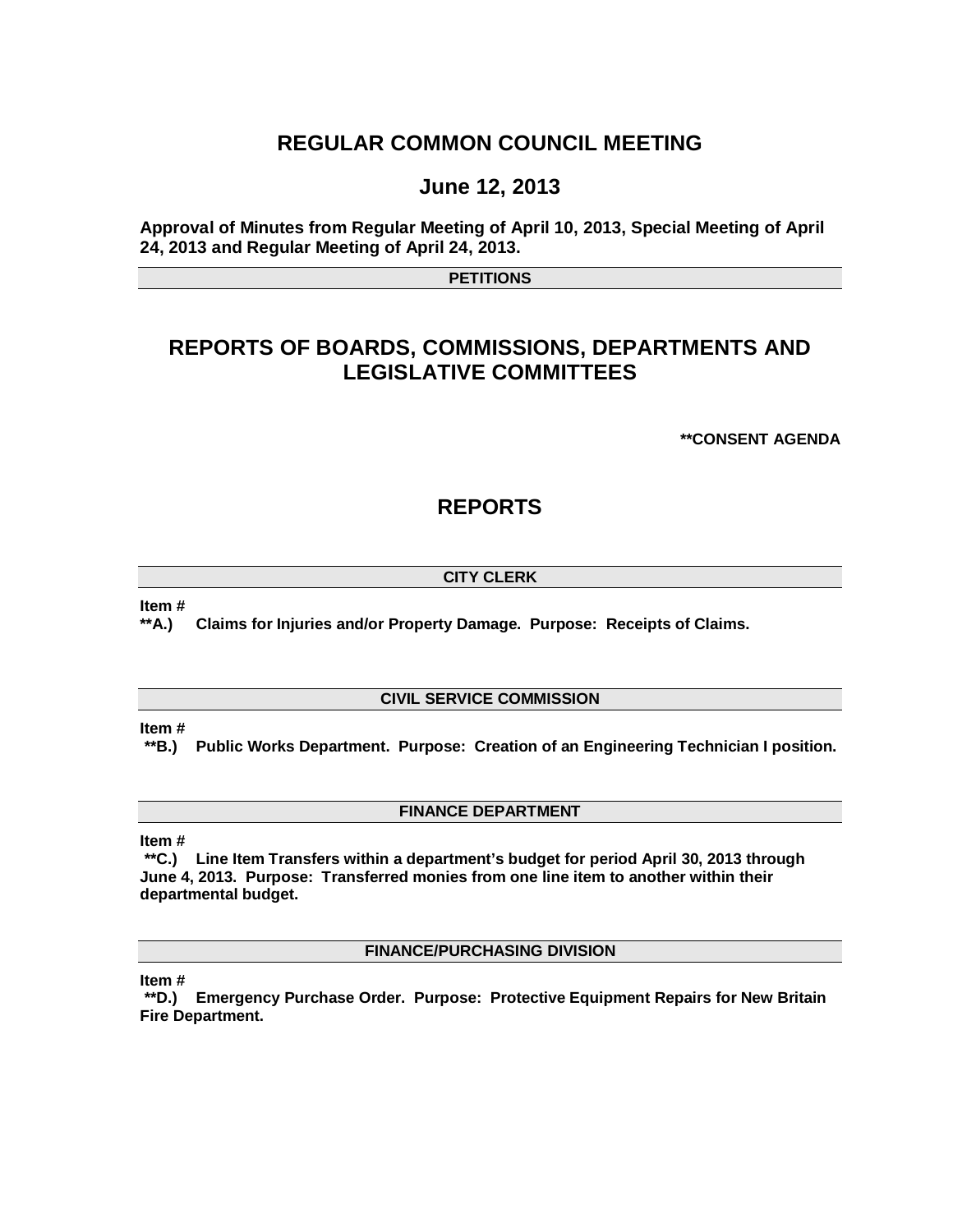## **Item #**

**\*\*E.) Emergency Purchase Orders. Purpose: Workers Compensation Claims Review, Analysis and Actuarial Study.**

#### **Item #**

**\*\*F) Emergency Purchase Orders. Purpose: Cleaning of Sky Box at New Britain Stadium.** 

#### **Item #**

**\*\*G.) Cooperative Purchasing. Purpose: Dump Truck for New Britain Public Works Department.**

#### **Item #**

**\*\*H.) Cooperative Purchasing. Purpose: New Commercial Sit-down Mower for Public Works Department, Parks and Recreation Division, Fairview Cemetery.** 

# **Item #**

**\*\*I.) On-Call Engineering Services. Purpose: Beaver Street Landscape Architectural Services.** 

#### **Item #**

**\*\*J.) Public Bid No. 3713. Purpose: Laundry Services for Fire and Public Works Departments.** 

#### **Item #**

**\*\*K.) Public Bid No. 3730. Purpose: Chemical and Biological Analysis Services for Public Works Department, Utilities Division.**

## **Item #**

**\*\*L.) Public Bid No. 3732. Purpose: Summer Bus Transportation for Public Works Department, Parks and Recreation Division.** 

#### **Item #**

**\*\*M.) Public Bid No. 3734. Purpose: Public Works Department – Chipping of Brush and Wood at City's Residential Recycling Center.** 

**Item #**

**\*\*N.) Cooperative Purchasing. Purpose: Chevrolet Police Tahoe SUV for Police Department.** 

**Item #**

**\*\*N.1) Professional Services. Purpose: Financial Advisor for City's Public Parking System.**